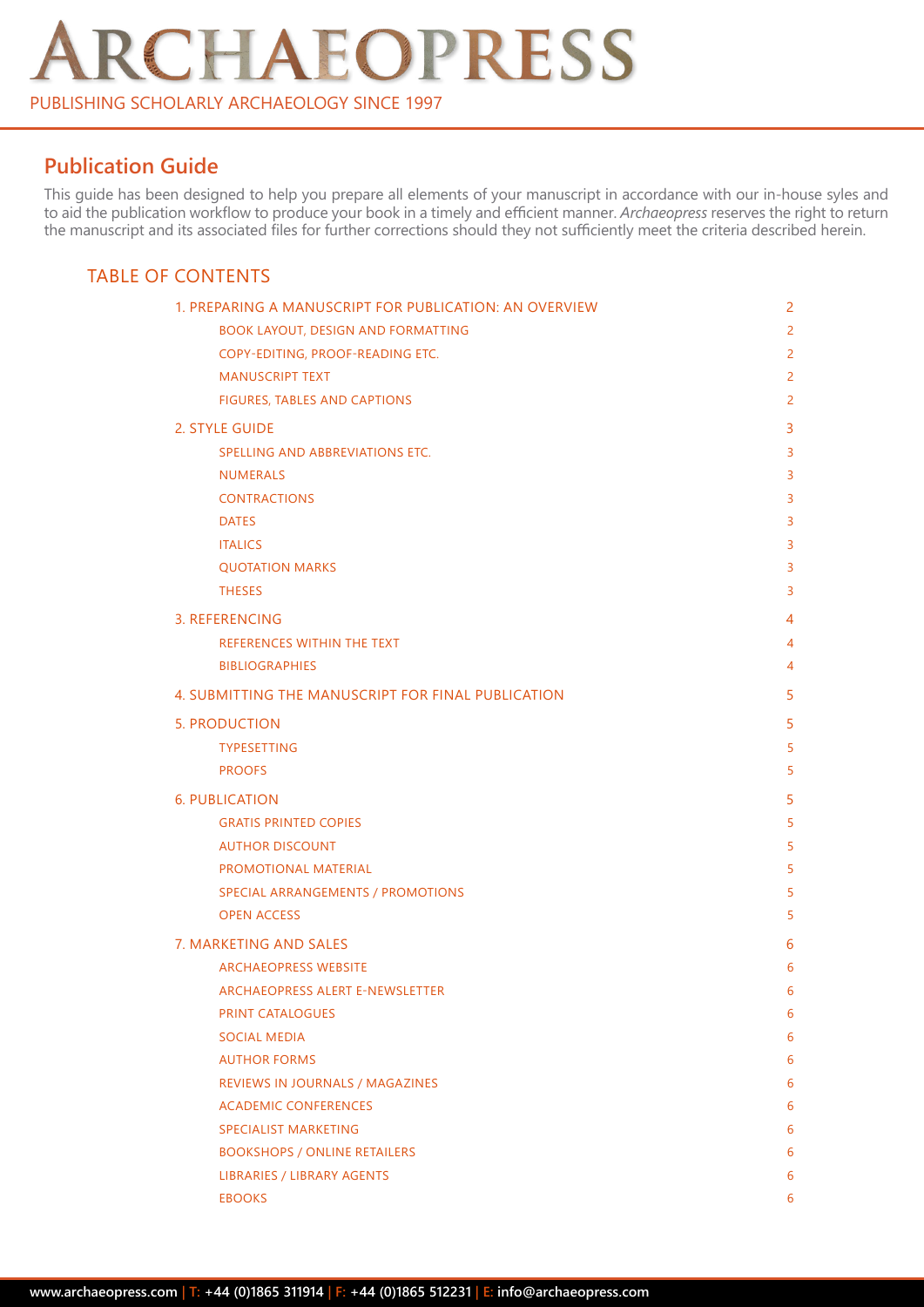# <span id="page-1-0"></span>1. PREPARING A MANUSCRIPT FOR PUBLICATION: AN OVERVIEW

# BOOK LAYOUT, DESIGN AND FORMATTING

The typesetting of the book will be carried out by *Archaeopress*. The author(s) may be consulted regarding format (e.g. page size, column numbers etc.) but *Archaeopress* reserves the right to make all final decisions regarding design, layout and format in accordance with its house styles.

# COPY-EDITING, PROOF-READING ETC.

All texts submitted must be thoroughly spell-checked, copy-edited and proof-read; *Archaeopress* cannot undertake to check and/or correct text (but if required such services, including indexing, can be arranged for a fee).

Submitted texts must be consistent in terms of capitalisation, spelling, punctuation, abbreviations, references, headings etc. as detailed in this document (see [section 2\)](#page-3-0). *Archaeopress* reserves the right to return the text to the author where corrections are deemed necessary, or, after consultation, to arrange to implement such corrections in-house (fees apply).

# MANUSCRIPT TEXT

#### TEXT FILES

MS Word is the preferred format for the text (.doc; .docx). Files should be submitted in plain single-column format with single-line spacing. One text file should be produced for each chapter.

Do not insert hard returns mid-paragraph.

Indicators for the positioning of the illustrations should be clearly marked in the text files but no images should be embedded (see *Figures, Tables and Captions,* below). Any specific instructions regarding the figures (scales etc.) should be noted here also.

#### HEADINGS AND SUB-HEADINGS

Clearly distinguish different heading levels (e.g. chapter heading, major heading and sub-heading). Avoid numbering i.e. not 1.2; 1.2.1; 1.2.1.1 etc.

#### **REFERENCING**

Footnotes style and Harvard style referencing are both acceptable. Examples and further details are provided in [section 2.](#page-2-0)

Endnotes are not accepted.

#### FONTS

If using uncommon fonts for diacritic or transliterative purposes please inform *Archaeopress* and be sure to supply the fonts in the top-tier master folder when submitting the completed manuscript (see *Submission Guide* for further details).

# FIGURES, TABLES AND CAPTIONS

#### **COPYRIGHT**

All text and illustrations that are not the author(s)' own must have copyright clearance (and these rights must include permission for electronic/digital format distribution). It is the responsibility of the author(s) to ensure such clearance has been obtained. If any restrictions are imposed by copyright holders in specific instances, the author(s) must inform *Archaeopress* accordingly.

#### FORMATTING IMAGE FILES

Figures (including illustrations / photos / tables etc.) must be sent as individual files, not embedded within the text. This includes graphics generated in Word (e.g. Arrows, Markers etc.), these should be converted into an image-based format (e.g. .TIFF) and supplied separately (see *Submission Guide* for further details). For plate sections please consult with *Archaeopress*.

The publisher will decide, following discussion with the author (s), if figures are to be printed in black and white or colour. Subvention for colour printing may be required, but, where available, images should be submitted in colour and not converted to b/w.

#### *Accepted file formats for photos / illustrations / line drawings:*

| Adobe Photoshop                | .pdf files                                                                                  | TIFF, EPS                                                                                                                                                                                                                                                                                                 |
|--------------------------------|---------------------------------------------------------------------------------------------|-----------------------------------------------------------------------------------------------------------------------------------------------------------------------------------------------------------------------------------------------------------------------------------------------------------|
| All formats are<br>acceptable. | Use high resolution only.<br>Embed all fonts and do not compress<br>images when distilling. | These are the preferred formats for scanned images which need to be at<br>least 600 dpi.<br>Resize all images so the largest dimension is a maximum of 240 mm.<br>(JPEGS are acceptable if saved to maximum quality.)<br>Specific instructions (required scales etc.) must be clearly marked in the text. |

# *Accepted file formats for tables, charts and graphs:*

| Excel or Word (tables)                                                           | Excel (charts and graphs)                                                                                                                                                                                        |
|----------------------------------------------------------------------------------|------------------------------------------------------------------------------------------------------------------------------------------------------------------------------------------------------------------|
| Avoid lengthy text in tables; this<br>information should be delivered elsewhere. | Charts and graphs should be designed to<br>appear in black and white. Use patterns to<br>distinguish bars on graphs, etc. rather than<br>colour or tone, which loses clarity when printed<br>in black and white. |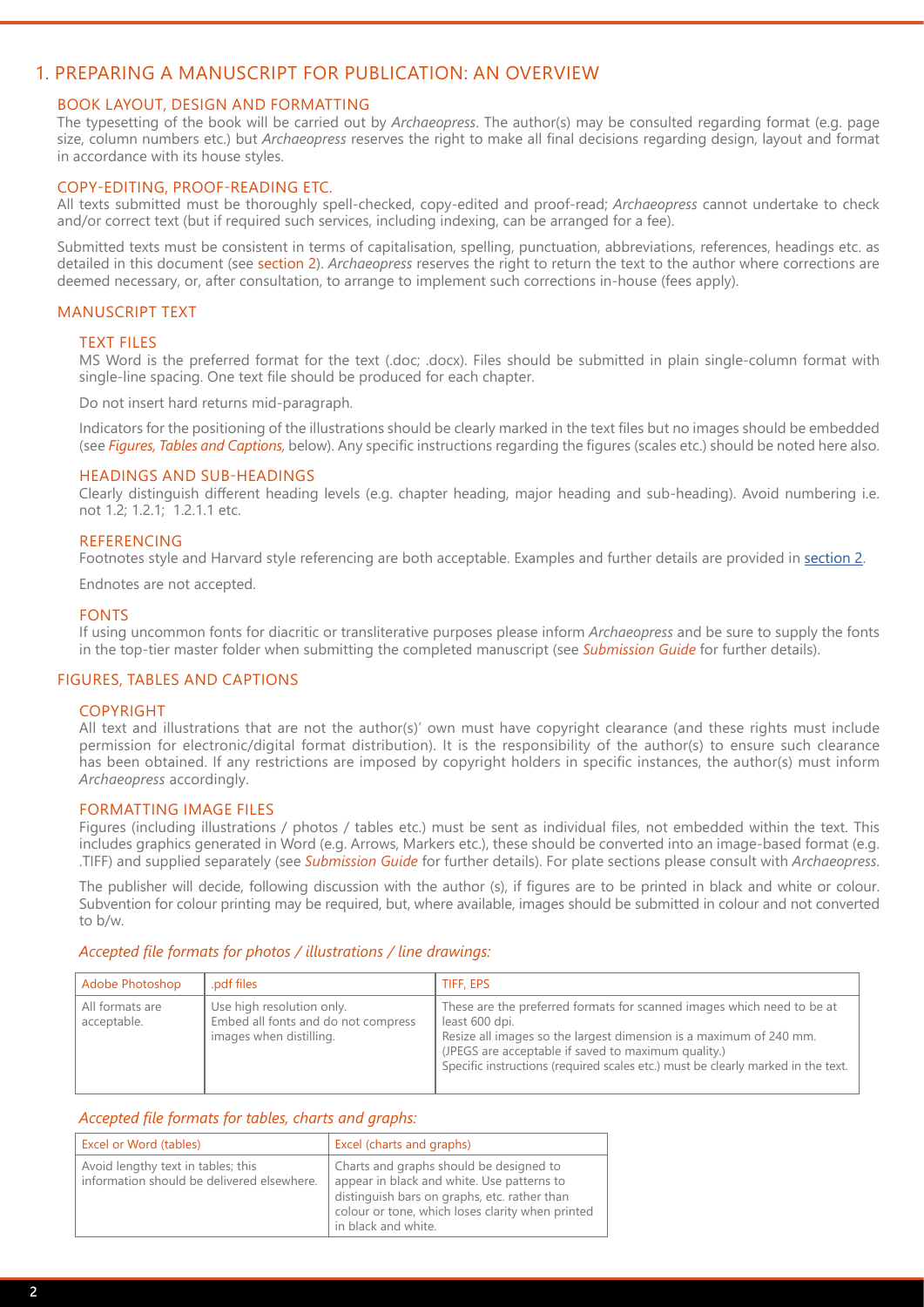# <span id="page-2-0"></span>NUMBERING

Number illustrations / figures / photos and refer to them all as Figures. Tables may have their own sequence. Plates may only refer to a separate and self-contained section of illustrations.

Capitalise and do not abbreviate 'Figure' or 'Table' in the text. Ensure that there is a numbered reference to each figure and table in the text.

# CAPTIONS

List all captions at the end of the text after the Bibliography, or in a separate file. The captions should include any necessary copyright information.

# 2. STYLE GUIDE

# SPELLING AND ABBREVIATIONS ETC.

- Insert only one space after full stops, not two.
- Avoid superscripts '6th' in 6th, 8th, etc. If your program does this automatically please switch it off (in Word go to *Tools, Autocorrect, Autoformat as you type*).
- UK or US spellings are acceptable (but must be consistent throughout book including and with particular reference to multiauthor volumes.)
- BC and AD (no punctuation) also for upper case abbreviations / acronyms (UK, USA etc.)
- e.g., i.e., cf., etc. (full stops but no italics)
- *• et al.* and *c.* (italics and full stops)
- No full stops after abbreviations such as m (=metre), cm (=centimetre), cms (=centimetres) and other abbreviations of measurements
- No space should be placed between a number and its unit of measurement, e.g., 98cm
- Place a leading zero before measurements and numbers that are less than 1, thus 0.56 rather than .56, and so on

# NUMERALS

Numbers from one to ten should be spelled out; higher numbers should be given in numerals, e.g., 11, 235, etc. No comma should be used for numbers with fewer than five digits, e.g., 5000, not 5,000; but 10,000.

# CONTRACTIONS

Contractions which end with the same letter as the original word do not take a full stop i.e. Dr (not Dr.), Mr (not Mr.), eds (not eds.) etc. Contractions which do not finish with the same letter as the full word do take a full stop: e.g. ed., no. 2.

#### **DATES**

Give centuries and millennia as, for example: 5th century BC, 2nd century AD etc. For specific years, the letters BC should follow the date, preceded by a space (e.g. 490 BC); the letters AD should precede the date, also with a space between the two (e.g. AD 499).

If the date is approximate, indicate this with '*c.*' followed by a space and the date (e.g. *c.* 733 BC; *c.* 1792-1750 BC; *c.* 597; *c.* 1066).

Use hyphenation only adjectivally (for example, 'in the 6th century' but 'a sixth-century temple'). Please note also the following forms:

- Thursday, 12 November 1966
- 1960s (not 1960's)
- 1382-1420; 1460-80; 104-08; 44-47; 13-15

#### **ITALICS**

Italics should be used for foreign words or transliterations. Please note that the surrounding punctuation should not be italicised. Exceptions to the use of italics are:

- when the word is part of a foreign language quotation
- when the word has already been sufficiently assimilated into the English language

# QUOTATION MARKS

Use single quotation marks throughout, with double marks for a quotation within a quotation (e.g., 'text text "text" text text'). Displayed quotations have no quotation marks. Any quotations within a displayed quotation should carry single marks.

# THESES

Theses should be referred to as dissertations.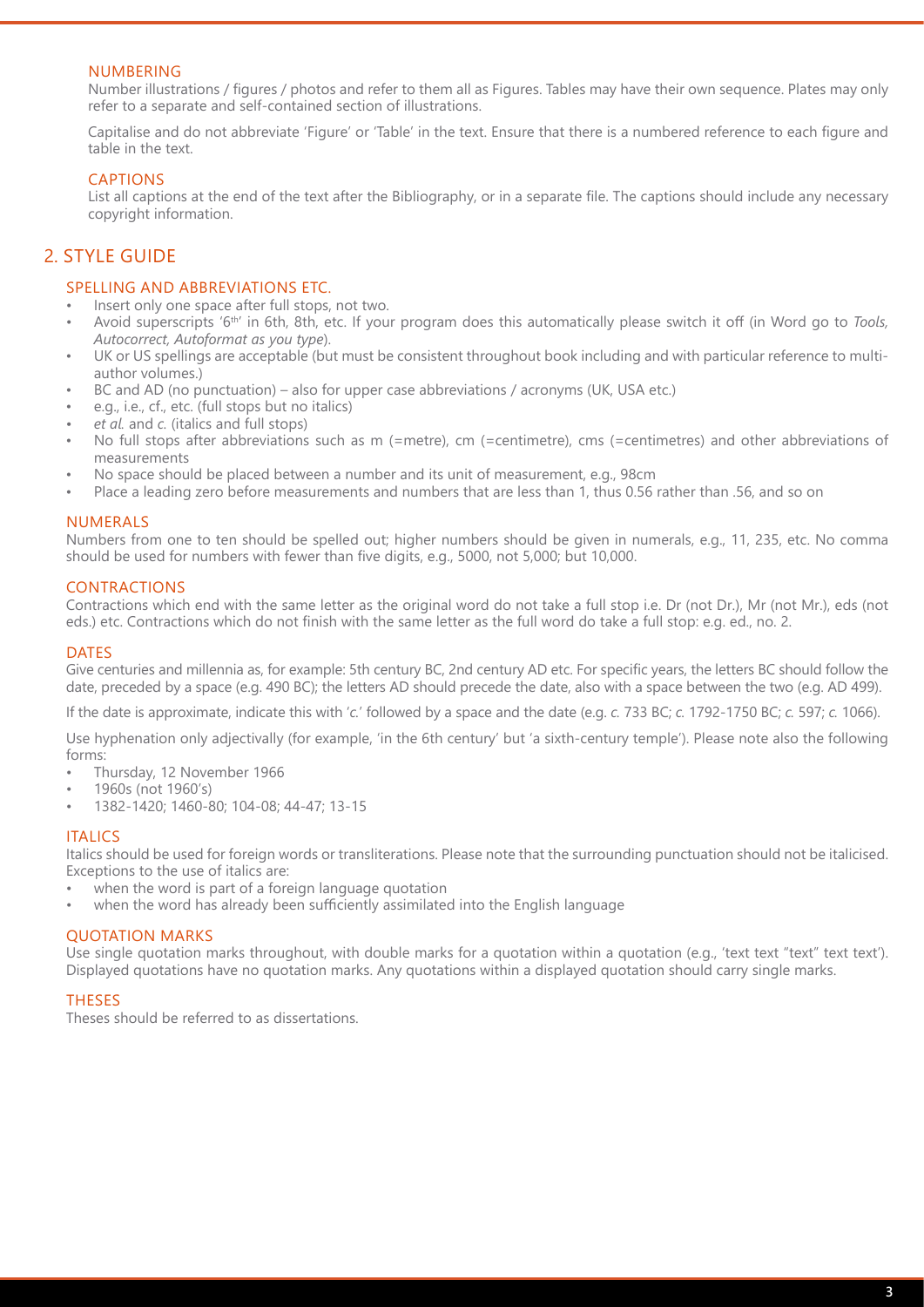# <span id="page-3-0"></span>3. REFERENCING

# REFERENCES WITHIN THE TEXT

Footnotes and Harvard style referencing are both acceptable.

For Harvard style (author and date: page number) followed by end-of-chapter bibliographies see the following: 'according to Bloggs (1966: 31) it seems ...' or 'it has been stated (Bloggs 1966: 31) that ...'. Note the use of a colon between the date and page number/s.

Multiple citations should be in alphabetical order and separated by a semi-colon, e.g., (Affleck *et al.* 1988; Bahn and Pettitt 2003; Wymer 1982).

Where an author has several publications from the same year, distinguish them as a, b etc (eg. 1998a, 1998b). Do not use 'ibid'.

Where footnotes are used, they should be numbered sequentially in Arabic superscript numerals, single spaced.

When writing in English and using footnotes, please note that footnote reference numbers should be placed after punctuation and not before (i.e., word. $1$  and not word $1$ .).

Do not use endnotes.

Where an author has several publications from the same year, distinguish them as a, b etc (eg. 1998a, 1998b). Do not use 'ibid'.

#### BIBLIOGRAPHIES

Examples of the required reference format are given below. Please ensure that all references are complete. Use a colon between volume and page numbers. Do not use bold for volume numbers. For all citations and bibliographic references, spell out 'and' between multiple authors and editors, do not use '&'.

Use full stops after initials in authors' names. Thus for example, use M.S.F. Hood and not MSF Hood.

Note that for an international audience all journal and series titles must be written out in full, e.g., 'International Journal of Osteoarchaeology', not 'Int. J Osteo.', and 'Roman and Late Antique Mediterranean Pottery', not 'RLAMP'. In multinational volumes even the most familiar archaeological abbreviations may be confusing to other people.

#### **THESIS**

Bottema, S. 1974. Late Quaternary Vegetation History of North-Western Greece. Unpublished PhD dissertation, University of Groningen.

NOTE: (No italics because the work is unpublished; not thesis but dissertation).

#### JOURNAL ARTICLE

Cruise, G.M. 1990. Pollen stratigraphy of two Holocene peat sites. *Review of Paleobotany and Palynology* 63: 299–313.

#### BOOK

Lamb, H.H. and L. Tessier 1987. *Weather, Climate and Human Affairs*. London: Routledge.

#### EDITED BOOK

Bintliff, J.L. (ed.) 2015. *Recent Developments in the Archaeology of Greece* (Pharos Supplement). Leuven: Peeters

#### SECTION IN BOOK

Bintliff, J.L. 2010. The Annales, events, and the fate of cities, in D.J. Bolender (ed.) *Eventful Archaeologies: New Approaches to Social Transformation in the Archaeological Record*: 117–131. Albany (NY): Suny Press.

#### SECTION IN BOOK WITH MULTIPLE EDITORS

Frayer, D.W. 1997. Ofnet: evidence for a Mesolithic massacre, in D.L. Martin and D.W. Frayer (eds) *Troubled Times: Violence and Warfare in the Past*: 181-216. Amsterdam: Gordon and Breach.

#### SECTION IN BOOK IF EDITOR UNKNOWN

Serre-Bachet, F., J. Guiot and L. Tessier 1992a. La dendroclimatologie: pour une historie du climat, in *Les veines du temps* (Catalogue d'exposition): 93–119. Paris: Musée du Monde.

#### SECTION IN A NUMBERED MONOGRAPH

Reynolds, P. 2014. The Homs Survey (Syria): Contrasting Levantine trends in the regional supply of fine wares, amphorae and kitchen wares (Hellenistic to early Arab periods) in B. Fischer-Genz, Y. Gerber and H. Hamel (eds) *Roman Pottery in the Near East. Local Production and Regional Trade* (Roman and Late Antique Mediterranean Pottery 3): 53–66. Oxford: Archaeopress.

#### **WEBSITE**

Department of Parks and Wildlife, 2001, Department of Parks and Wildlife, Canberra, Shipwreck inspection, viewed 10 August 2012, <http://www.dpaw.org>.

NOTE: You must include the date accessed due to the ephemeral nature of websites. List author/organisation, site date, short title or descriptive explanation, date accessed, and full URL.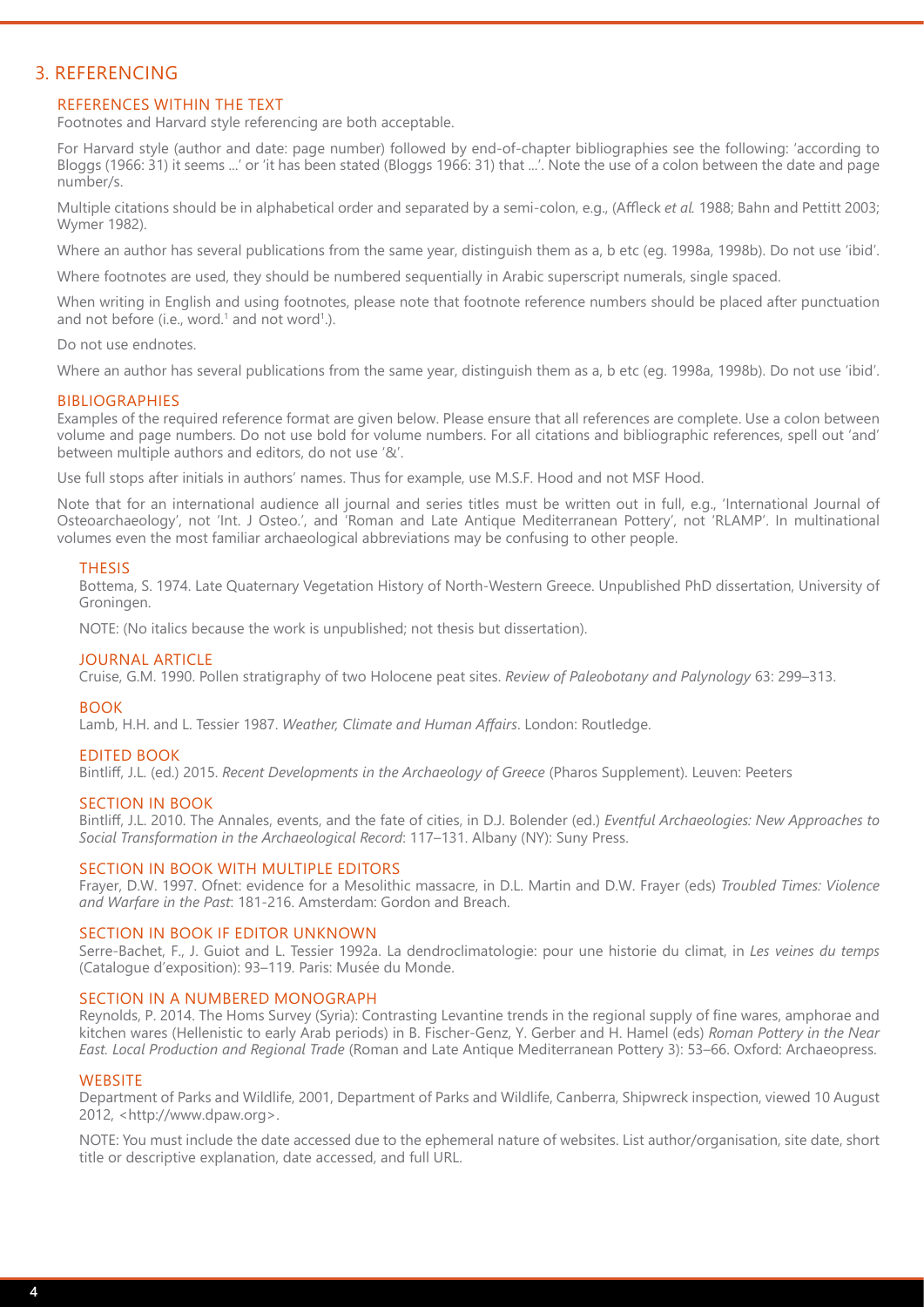# <span id="page-4-0"></span>4. SUBMITTING THE MANUSCRIPT FOR FINAL PUBLICATION

Once the manuscript has been completed and prepared in accordance with the points above, files should then be organised in accordance with the *Archaeopress Submission Guide*.

*Archaeopress* will assess the files to ensure they meet all necessary requirements to begin production i.e. that matters of style are consistent throughout, that files and folders are organised appropriately and so on.

*Archaeopress* reserves the right to return the manuscript and associated files to the author(s) at this stage should it be considered that edits are required within the manuscript, or that the files are not sufficiently well-organised for production to begin.

*Archaeopress* cannot undertake to check and correct text (but if required such services, including indexing, can be arranged for a fee).

# 5. PRODUCTION

# TYPESETTING

Once *Archaeopress* has received, assessed and accepted the manuscript and associated files and, following any revisions the publisher may have requested at that time, the production phase will begin. Typesetting will be managed in-house by the publisher in accordance with its house styles.

The author may be consulted regarding format (e.g. page size, column numbers etc.) but *Archaeopress* reserves the right to make all final decisions regarding design, layout and format.

# PROOFS

The author(s) will be sent one set of .pdf proofs of the formatted book and a deadline will be agreed to deliver feedback. This proof is for checking only and no significant alterations may be made to the text at this time. Revisions / rewrites at proof stage will incur charges at our standard daily rate, pro rata for time required to implement the changes.

A charge is made for additional proofs and any subsequent revisions.

# 6. PUBLICATION

Upon publication *Archaeopress* will provide the following:

# GRATIS PRINTED COPIES

The author(s) will be provided with a number of gratis print copies as outlined in the publication agreement. These will be sent to one address.

*Archaeopress* may agree to split delivery of gratis copies to multiple destinations, postage fees will apply.

# AUTHOR DISCOUNT

The author(s) may purchase print copies of the final publication at 35% discount at any time following publication. A special offer form will be sent shortly after publication.

# PROMOTIONAL MATERIAL

A .pdf special offer form granting 20% discount will be provided to the author(s). This can be circulated to colleagues by email, social media or printed and distributed at meetings etc. to help promote the publication.

# SPECIAL ARRANGEMENTS / PROMOTIONS

Any special arrangements (bulk purchase of copies on behalf of a funding body etc.) should be discussed with *Archaeopress* in advance of final publication. Special terms will be granted at the publisher's discretion.

# OPEN ACCESS

*Archaeopress* supports Open Access. The following Open Access offer is available to the author(s):

# *Full publication:*

Gold Open Access: £1,500.00 + VAT (if applicable)

- eBook published in Open Access at the same time as printed volume.
- Format: .pdf download, issued with a creative commons licence nominated by the author (CC-BY is recommended) and a DOI.
- .pdf eBook hosted on *Archaeopress* website in addition to several other Open Access repositories. Metadata distributed to all major libraries.
- 3rd party Open Access repositories have their own notification systems to advertise new content and aid further discoverability.
- Contributors / funding bodies / attached institutions may immediately self-archive the final formatted .pdf on their own website / platform in addition to general social and academic media sites such as Academia etc.
- Full digital archiving and preservation (legacy security) provided for each volume by inclusion in the Portico digital preservation service.